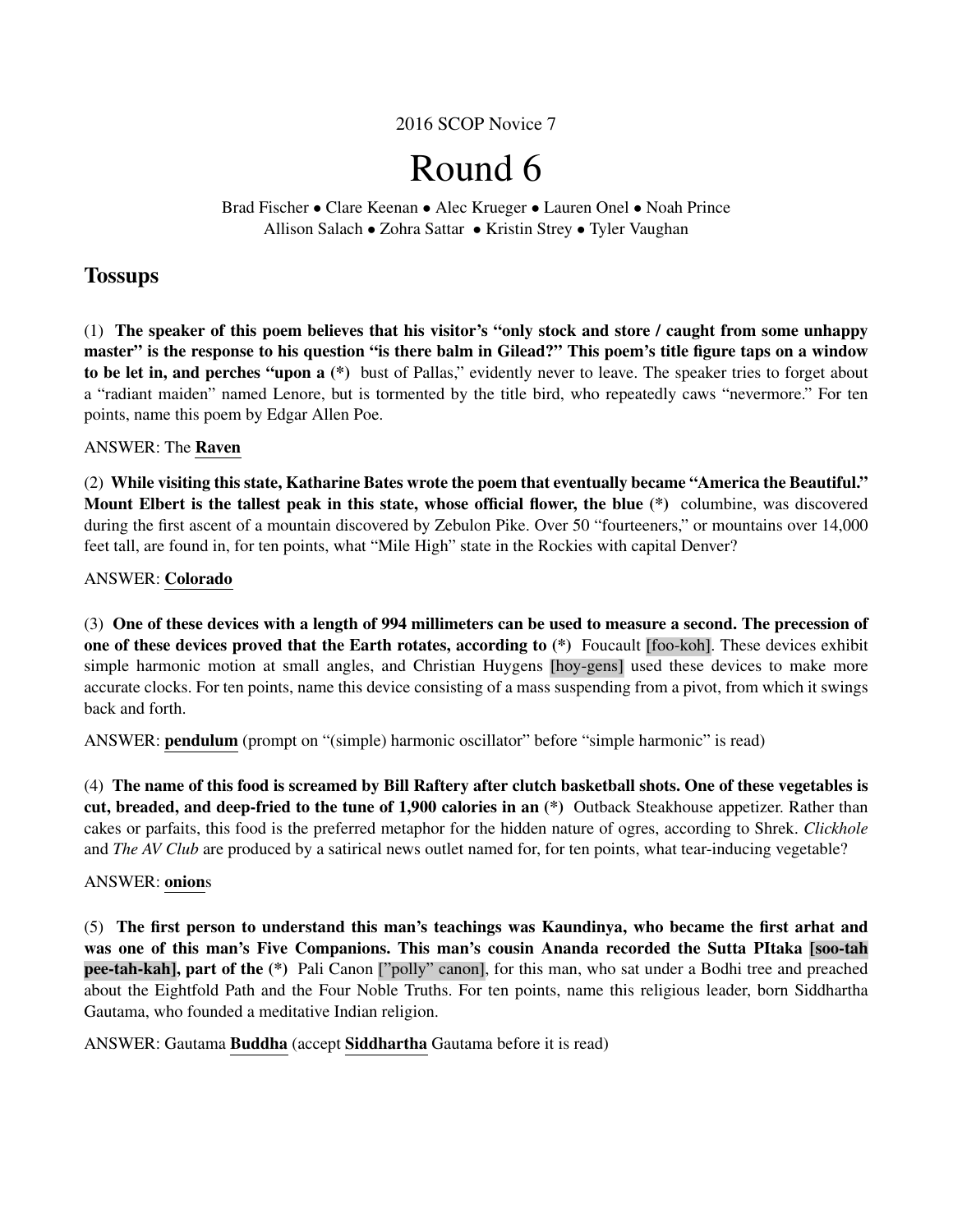(6) Congress, in need of tax revenue, weakened this policy with the Cullen-Harrison Act, which raised an important limit from 0.5% to 3.2%. The Volstead Act effectively began this period, though (\*) speakeasies and bootleggers broke the law. It ended with the 1933 ratification of the 21st Amendment and Franklin Roosevelt's quip "I think this would be a good time for a beer." For ten points, name the period of American history when alcoholic beverages were banned.

ANSWER: Prohibition (accept descriptions of the banning of alcoholic beverages before it is read)

(7) A sample is vaporized and becomes this type of species for use in mass spectrometry. In an electrolytic solution, these species will collect at the anode and (\*) cathode. Carbonate is a polyatomic example of these species with a minus-two charge. Plasma consists of these particles at high temperatures. For ten points, give this term for a chemical species created when electrons are removed or added to a neutral atom or molecule.

ANSWER: ions (accept anions and/or cations)

(8) In this novel, a house in which all clocks have been stopped at 8:40 is inhabited by an old woman in a wedding dress. The protagonist of this novel shows kindness to a prisoner in a  $(*)$  graveyard, and that man later becomes the protagonist's secret benefactor. Abel Magwitch is scorned by the protagonist who loves Estella in, for ten points, what novel about Pip Pirrup written by Charles Dickens?

## ANSWER: Great Expectations

(9) This empire's history is depicted in the Mendoza Codex and Florentine Codex, and it engaged in a ritualistic, melee-only form of combat known as a Flower War. Invaders of this empire fled its capital during La Noche Triste [no-chay tris-tay], shortly after they executed its leader, (\*) Montezuma. A triple alliance of Tlacopan, Texcoco [tesh-koh-koh], and Tenochtitlan [teh-nohsh-TEET-lon] grew into, for ten points, what empire that was based in modern-day Mexico until it was conquered in 1521 by Hernan Cortes?

## ANSWER: Aztec empire

(10) In one painting by this artist, a trio of satyrs play with a joust as its owner reclines next to the goddess of love. Another work by this painter of *Venus and Mars* features a blindfolded cupid pointing an arrow towards three dancing girls. (\*) Orange blossoms fall from the cloak of Zephyr as a servant rushes up to clothe a woman rising from a seashell in a work by, for ten points, what Italian Renaissance painter of *Primavera* and *Birth of Venus*?

## ANSWER: Sandro Botticelli

 $(11)$  Thousands of protesters in this city marched from Vysehrad [vish-eh-rahd] Cemetery toward Wenceslas Square before police trapped and attacked them. In 1968, Soviet tanks rolled into this city to put down Alexander (\*) Dubček's [doob-check's] liberalization efforts, ending an era known as this city's "Spring." This city remained a capital after the 1993 breakup that made Bratislava the capital of Slovakia. For ten points, name this capital city of the Czech Republic.

## ANSWER: Prague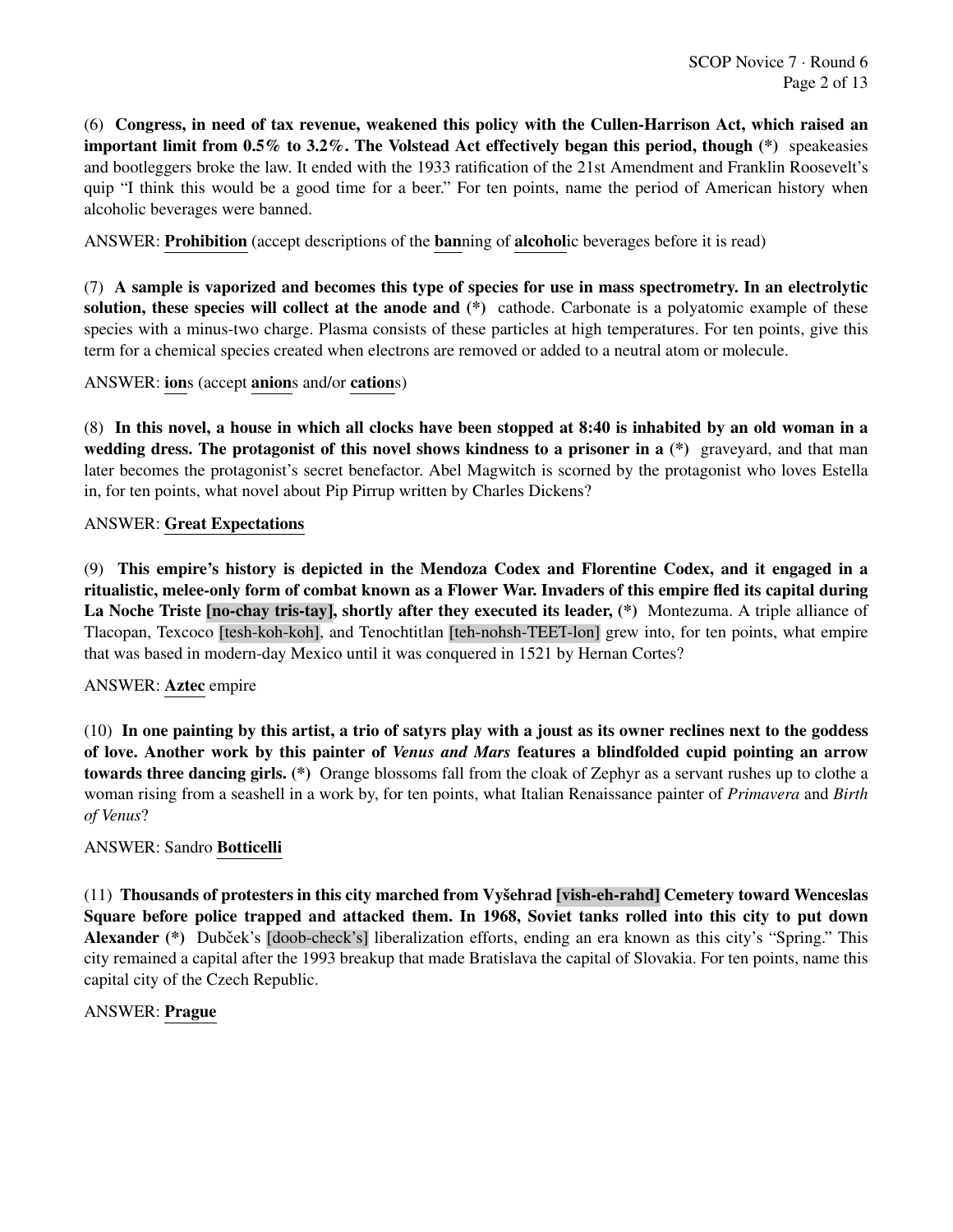(12) A 1975 experiment studied failures of this phenomenon in deep sea divers upon resurfacing, using a word list. The idea that this phenomenon is context-dependent suggests that test performance should increase by listening to the (\*) same music while studying and taking a test. George Miller joked that most people can only hold seven or so ideas during a short-term type of, for ten points, what process of storing and retrieving information that is hindered by amnesia?

ANSWER: memory (accept word forms like remembering)

(13) A writer in this language wrote about Your pursuit of Ludmilla in *If on a winter's night a traveller*. This language of *Six Characters In Search of an Author* was also used to tell about Federigo serving his prized falcon to (\*) Monna Giovanna, a story that was part of a work about people fleeing the Black Plague, *The Decameron*. For ten points, name this language of Calvino, Pirandello, and Boccaccio.

## ANSWER: Italian (accept Italiano)

(14) One of these objects discovered by Wilhelm Tempel was visited by the *Deep Impact* mission. These bodies originate from the Oort cloud or the Kuiper [kye-per] belt, depending on the length of their period. As these bodies (\*) approach the Sun, solar heating creates a mini-atmosphere, called a coma, and a trail of gas and dust often visible from Earth. For ten points, name these "dirty snowballs" that may travel in regular elliptical orbits, such as a 76-year orbit made by one named for Edmond Halley.

## ANSWER: comets

 $(15)$  Johann Schübler published a set of six of this man's late chorales. This composer died while writing a set of contrapunctal works on a single, D minor theme; that work includes four canons and 14 fugues. This prolific organist was mostly (\*) forgotten as a composer until his *Mass in B Minor* was revived by Felix Mendelssohn. For ten points, name this German composer of *The Art of Fugue*, the *Well-Tempered Clavier*, and the *Brandenburg Concertos*.

## ANSWER: Johann Sebastian Bach

(16) In polar coordinates, this shape is graphed by "theta equals 1." Euclid's second postulate notes that these objects can be created by extending another type of object, both of which he described as "breadthless." In three-dimensional space, these objects are  $(*)$  skew if they fail to intersect but don't lie in the same plane. For ten points, name this one-dimensional geometric figure that, unlike a ray or segment, extends infinitely in both directions.

ANSWER: line (do not accept "line segments" or "rays")

(17) In this series of novels, Eustace and Jill travel from Experiment House to the title land, where the gods Bacchus and Silenus help the father of Rillian reclaim his throne. In a novel from this series, Mr Tumnus does not surrender a "Daughter of Eve" to the  $(*)$  White Witch, allowing her and the other Pevensie children rule from Cair Paravel with the help of the lion Aslan. *Prince Caspian* and *The Lion, the Witch, and the Wardrobe* are from, for ten points, what series of fantasy novels by C.S. Lewis?

## ANSWER: The Chronicles of Narnia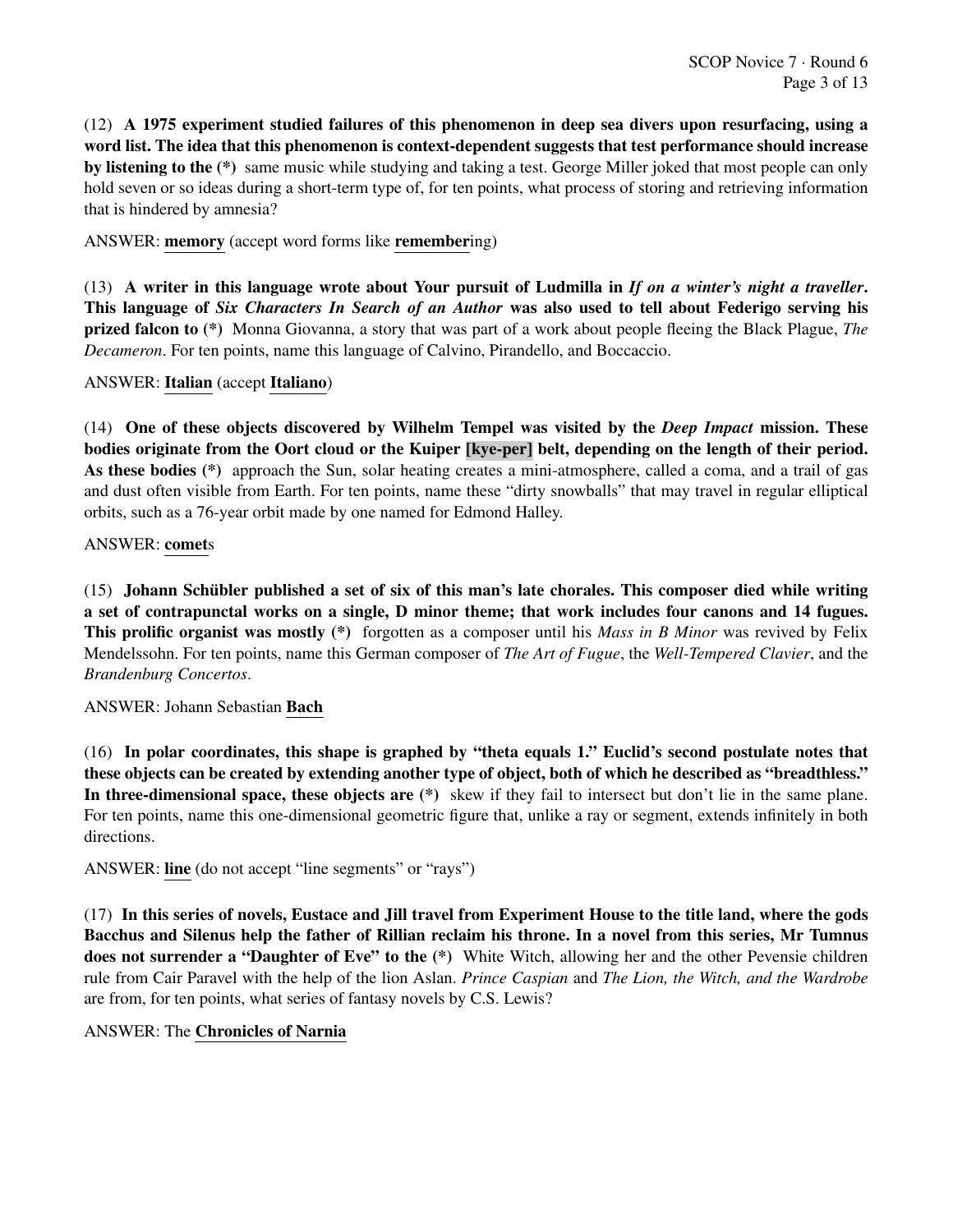(18) Gluconeogenesis finishes in this organelle's lumen. In muscle cells, a similarly-named analog to this organelle stores and releases calcium ions. This organelle is bound to the nuclear envelope, and like the (\*) Golgi body, it consists of flattened sacs or tubes called cisternae. For ten points, name this eukaryotic cell organelle that transports proteins and, depending on whether ribosomes are present on its surface, is classified as "rough" or "smooth."

ANSWER: endoplasmic reticulum (accept ER; accept rough and/or smooth ER; prompt on "sarcoplasmic reticulum" after "muscle" is read)

(19) This political party's 1860 election was disrupted by the walk-out of the Fire-Eaters. In the 1830s, William Leggett led this party's "Locofoco" faction, which was a response to this party's ruling class in (\*) Tammany Hall. This party was born from the Andrew Jackson branch of the 1828 split of an original party led by Jefferson and Madison. For ten points, name this American political party that opposed the Whigs and, later, the Republicans.

ANSWER: Democratic Party (accept word forms like Democrats)

(20) This deity was the mother of Ourea and Pontus, and was born alongside Eros. This goddess asked her son to castrate her husband, leading to the birth of the Furies. This goddess hid her children, including the cyclopes, inside herself to protect them from her husband (\*) Uranus, and helped her daughter, Rhea, save Zeus from Cronos. For ten points, name this Greek deity who arose out of Chaos at the beginning of time and gave birth to the Titans, the Greek personification of "Mother Earth."

ANSWER: Gaia (accept Gea)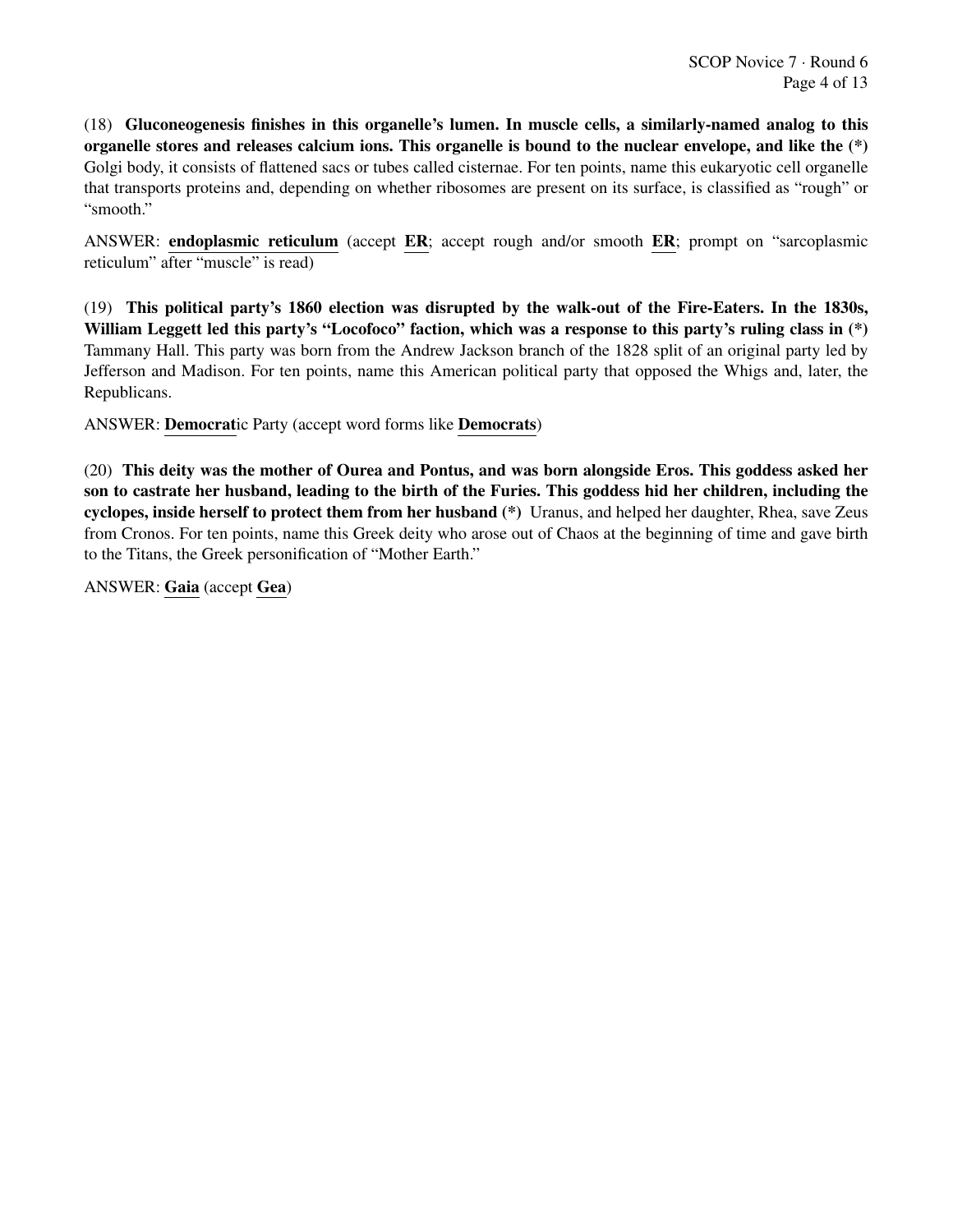# Bonuses

(1) Nikolai Milyutin organized *zemstva* for these people after Alexander II carried out their emancipation in 1861. For ten points each,

Name these Russian peasants.

# ANSWER: serfs

Alexander II was one of these Russian leaders. This position was abolished in 1917, shortly before the last of these rulers, Nicholas II, was executed.

# ANSWER: tsar of Russia

Serfs fleeing bondage often joined groups of these people, peasant soldiers often conscripted by the tsar. Leaders of these people included Ivan Mazepa and Yemelyan Pugachev.

## ANSWER: Cossacks

(2) Deities who performed the same function as this group of goddesses included the Norns of Norse mythology and the Parcae of Roman mythology, since all three groups spun and cut threads representing human destiny. For ten points each,

Name this group of goddesses, usually represented as the women Clotho, Lachesis, and Atropos, who governed the birth, life, and death of mortals.

## ANSWER: Fates (accept Moirai)

This Greek princess gave a thread to Theseus to help him navigate the Labyrinth and kill the Minotaur. Theseus later abandoned this daughter of Minos, and she became the wife of Dionysus.

## ANSWER: Ariadne

This mythological cloth-weaver was transformed into a spider after she challenged Athena to a weaving contest.

# ANSWER: Arachne

(3) Answer the following about British poetry for children, for ten points each.

A.A. Milne wrote the poems "The Friend" and "Us Two" about this character, a stuffed friend of Christopher Robin.

ANSWER: Winnie-the-Pooh (accept Winnie-ther-Pooh; accept Pooh Bear; accept Edward Bear)

This author wrote the collection *Appley Dapply's Nursery Rhymes* and stories for children about Jemima Puddle-Duck, Mrs. Tiggy-WInkle, and Squirrel Nutkin.

## ANSWER: (Helen) Beatrix Potter

This author wrote that there was "never a name to go down to fame / compared with that of Toad" in a poem about the owner of Toad Hall, the main character of this author's *The Wind in the Willows*.

## ANSWER: Kenneth Grahame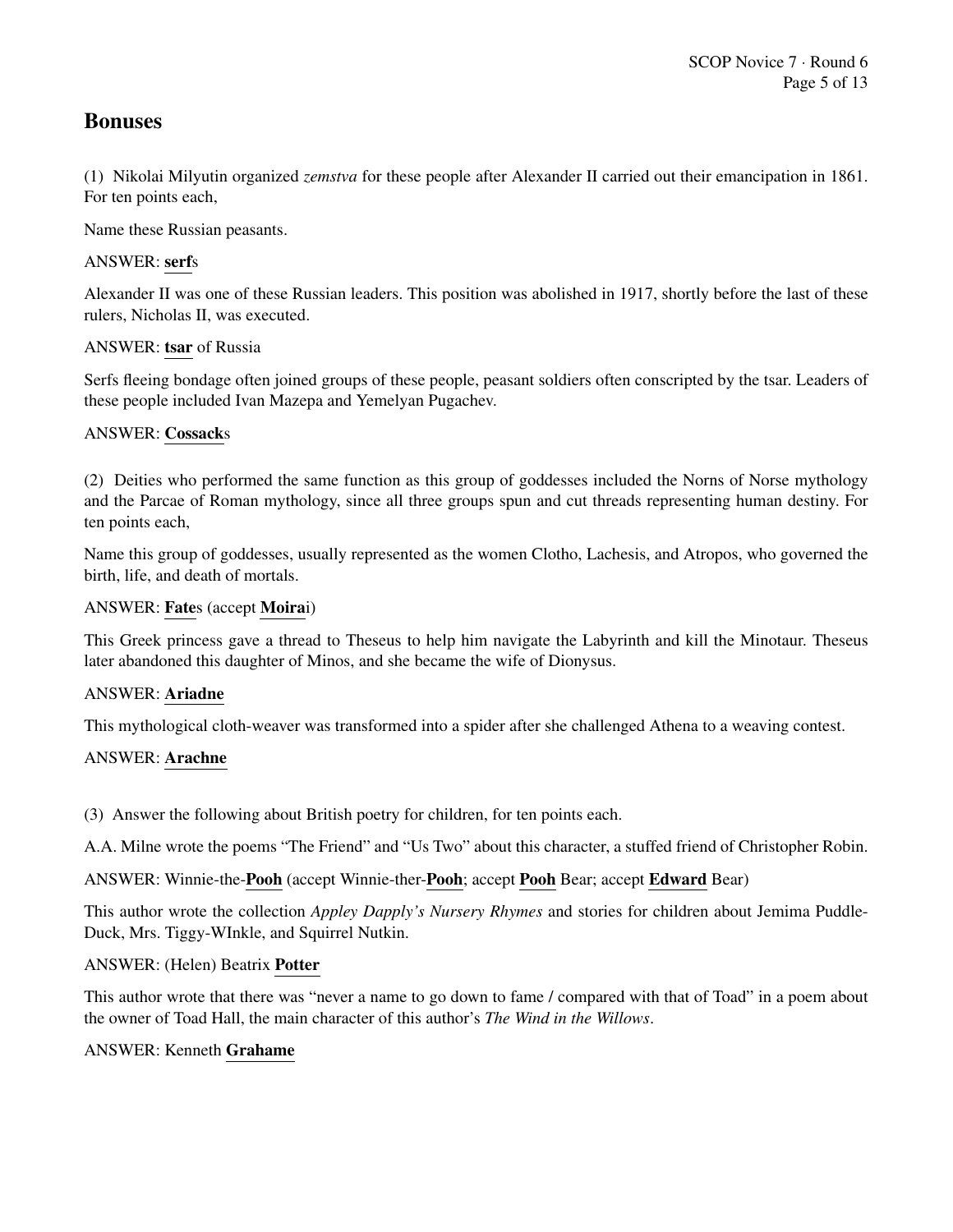(4) For ten points each, answer the following about the Horn of Africa.

Cape Hafun, the easternmost point of Africa, is in this country on the Horn.

#### ANSWER: Somalia

The Gulf of Aden, north of Somalia, is connected to this sea by the Bab-el-Mandeb. This sea separates Egypt and Sudan from Saudi Arabia, and was legendarily parted by Moses.

## ANSWER: Red Sea

Ethiopia enjoyed a coastline on the Red Sea until the independence of this country in 1993.

#### ANSWER: Eritrea

(5) This artist depicted car crashes in his *Death and Disaster* series. For ten points each,

Name this American Pop artist who made silkscreens of celebrities like Mao Zedong and Marilyn Monroe. He often worked out of his Pittsburgh studio, known as The Factory.

#### ANSWER: Andy Warhol

Warhol gained fame for his many pictures of this company's Soup Cans.

#### ANSWER: Campbell's

Warhol also experimented in film. In this film by Warhol, his lover John Giorno performs the title action for over five continuous hours.

## ANSWER: Sleep

(6) The 2014 Nobel Prize in Physics went to a team of Japanese scientists who got these devices to emit blue light. For ten points each,

Identify these circuit components that allow current to travel in only one direction. The light-emitting type of these devices, or LEDs, are commonly used in electronics.

#### ANSWER: (light-emitting) diodes

Diodes work due to a p-n junction composed of these materials. The efficiency of this type of material is improved by adding impurities in a process called doping.

## ANSWER: semiconductors

This element is the most common base of semiconductors. It appears between carbon and germanium in the periodic table and has atomic symbol Si.

## ANSWER: silicon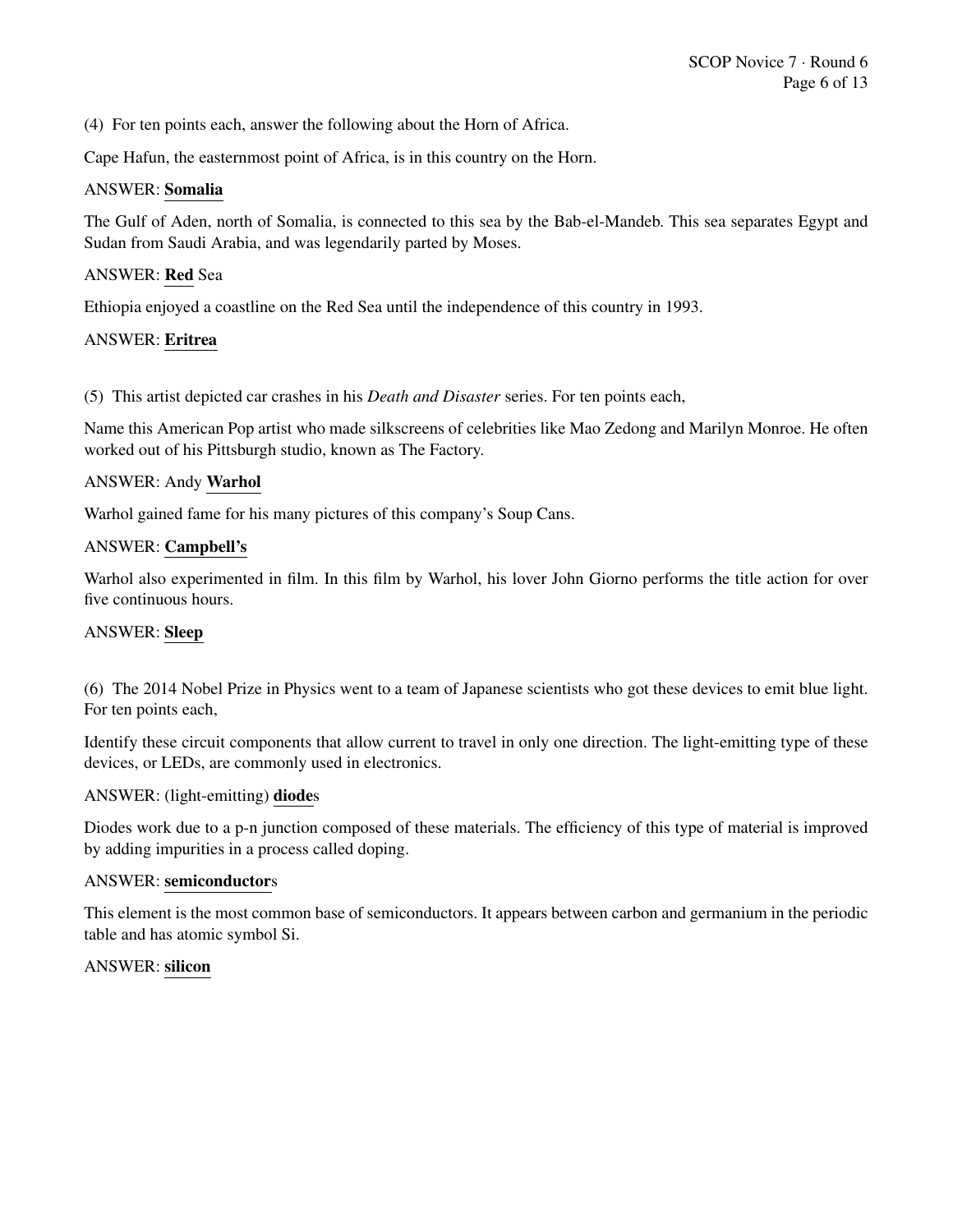(7) This man sees the spirits of Paolo and Francesca da Rimini blown apart by wild winds for the crime of having an affair while they were alive. For ten points each,

Name this author, who investigates the divisions of the Christian afterlife in his *Divine Comedy*.

#### ANSWER: Dante Alighieri

Dante follows the poet Virgil through nine circles of punished sinners in this first portion of the *Divine Comedy*.

#### ANSWER: Inferno

In *Inferno*, the third circle of Hell is devoted to the punishment of this deadly sin. Sufferers guilty of this sin are stuck blindly in freezing mud and guarded by Cerberus to prevent them from indulging their desires.

#### ANSWER: gluttony

(8) This politician, a four-term governor and four-time failed Presidential candidate, is the most recent third-party candidate to earn Electoral College votes, doing so in 1968. For ten points each,

Name this politician who "stood in the schoolhouse door" in 1963 to stop his state's flagship university from admitting James Hood and Vivian Malone.

#### ANSWER: George Wallace

Wallace's "stand in the schoolhouse door" was a short-lived attempt to fulfill his pledge for this concept "now," "tomorrow," and "forever." Public schools in the U.S. were prevented from doing this by *Brown v. Board of Education*.

ANSWER: segregation (accept "segregation now, segregation tomorrow, segregeation forever"; accept additional information, like segregating public schools; accept equivalent descriptions, like not integrating)

Wallace's plea for eternal segregation was made in his 1963 inaugural address as this state's governor. Two years later, Martin Luther King led a civil rights march in this state from Selma to its capital, Montgomery.

#### ANSWER: Alabama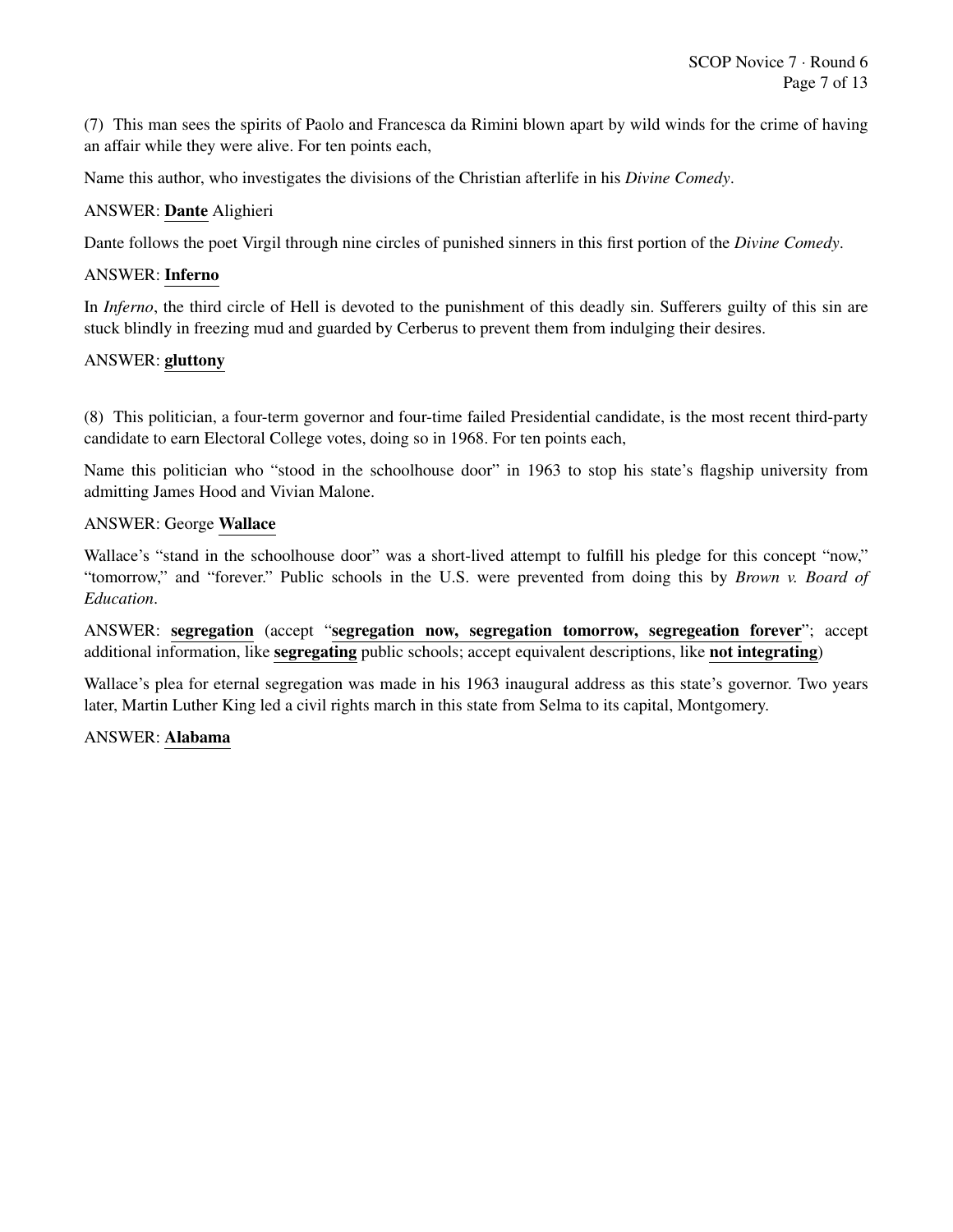(9) In the nineteenth century, actors began playing the Shakespearean character of Shylock sympathetically, portraying him as a wronged but proud man, rather than a vindictive and villainous moneylender. Answer some questions about Shylock and the play in which he appears, for ten points each.

Before the noblewoman Portia has Shylock sentenced to be converted to Christianity, he is a member of this religion, and would therefore have been forced to live separately in a ghetto in Shylock's hometown.

ANSWER: Judaism (accept word forms like Jewish faith)

Shylock appears in this play by Shakespeare, in which he lends money to a man hoping to fund Bassanio's trip to marry Portia. Shylock demands "a pound of flesh" in this play after learning that several ships full of the title man's goods have sunk before reaching an Italian city.

#### ANSWER: The Merchant of Venice (accept The Jew of Venice)

The merchant of Venice is this antisemitic man, who helps Bassanio marry Portia and helps Lorenzo marry and convert Shylock's daughter, Jessica, to Christianity.

## ANSWER: Antonio

(10) This producer of *The Unbreakable Kimmy Schmidt* co-hosted the Emmys for three years with her former co-anchor, Amy Poehler. For ten points each,

Name this creator and star of *30 Rock* and author of *Bossypants*.

#### ANSWER: Tina Fey

Tina Fey's character, Ms. Norbury, gets offended when Damian calls joining the Mathletes "social suicide" in this 2004 film. Fey also wrote this film, which starred Lindsay Lohan as Cady Heron.

#### ANSWER: Mean Girls

Tina Fey and Amy Poehler co-anchored *Weekend Update* on *Saturday Night Live*, where Fey earned high marks for her 2008 impression of this former Alaska governor.

#### ANSWER: Sarah Palin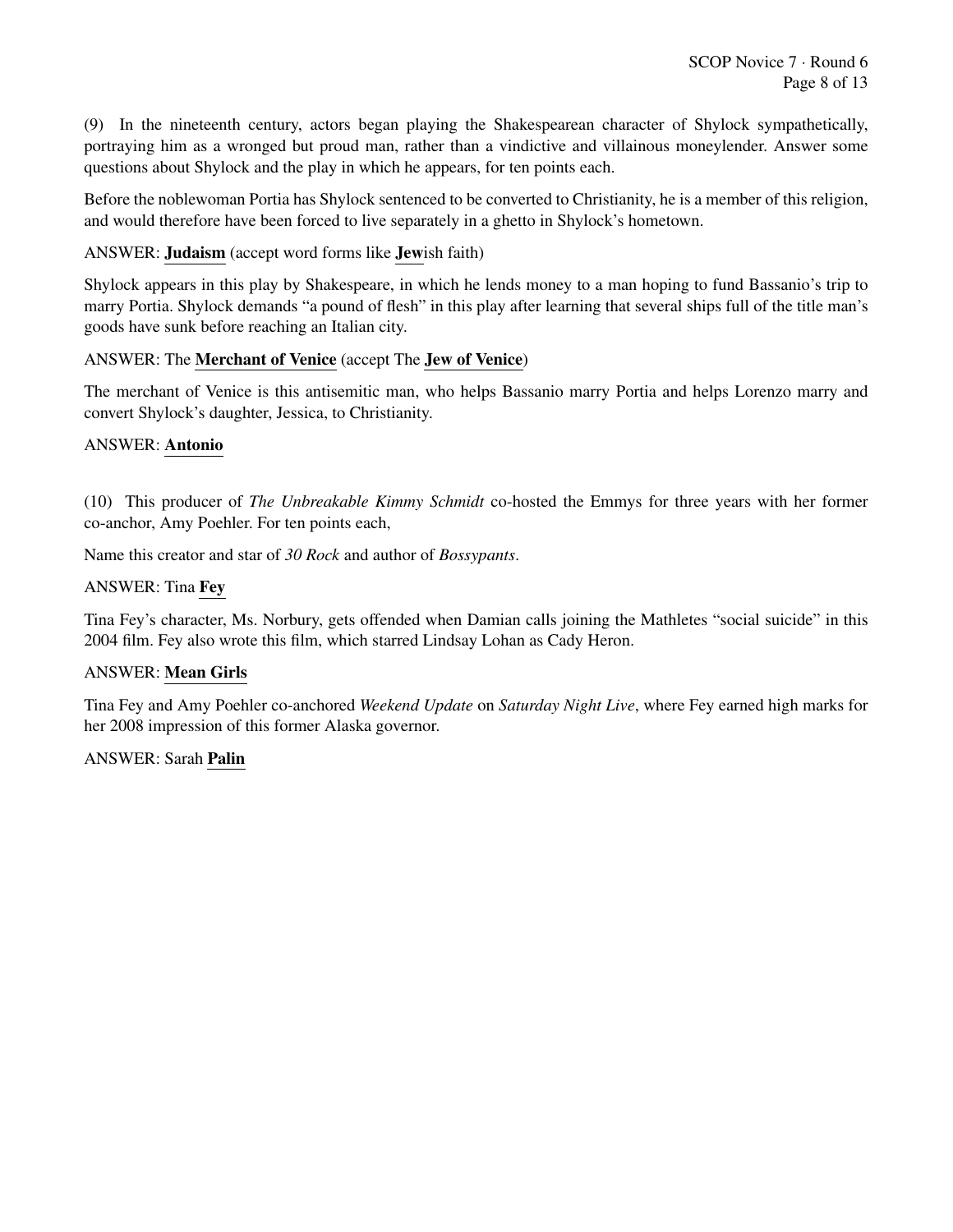(11) Bureaucratic failures and personal inexperience made Cyril Radcliffe's job - drawing the border between these two countries - highly controversial, and it led to immense violence. For ten points each,

Name these two countries that were formed in the August 1947 partition of the British Raj. The Radcliffe Line is still the border between these two countries.

ANSWER: India and Pakistan (accept in either order; prompt if only one country is given; do not accept references to Bangladesh)

The creation of separate states for India and Pakistan was the primary goal of a political party led by Muhammad Ali Jinnah based in this religion's ideology. As the partition was planned and carried out, refugees of this religion fled Indian territory for Pakistan, while Hindu and Sikh refugees fled Pakistani territory for India.

#### ANSWER: Islam

This non-violent leader for Indian independence opposed the creation of a separate Muslim state. Five months after the partition, a Hindu nationalist assassinated him in New Delhi.

## ANSWER: Mahatma (or Mohandas) Gandhi

(12) To construct one of these pictures, the number of valence electrons in question must be counted and placed appropriately, usually on outer atoms before central atoms. For ten points each,

Name these diagrams, which show how bonding atoms in a molecule share their electrons or keep lone pairs. They are named for their inventor, a 20th century American chemist.

ANSWER: Lewis dot diagrams (structures, formulas, etc.; prompt on dot diagrams)

This "rule," helpful when checking Lewis dot diagrams, notes that most elements bond to create valence shells with eight electrons.

#### ANSWER: octet rule

Helium doesn't follow the octet rule; its valence shell naturally has this many electrons.

#### ANSWER: two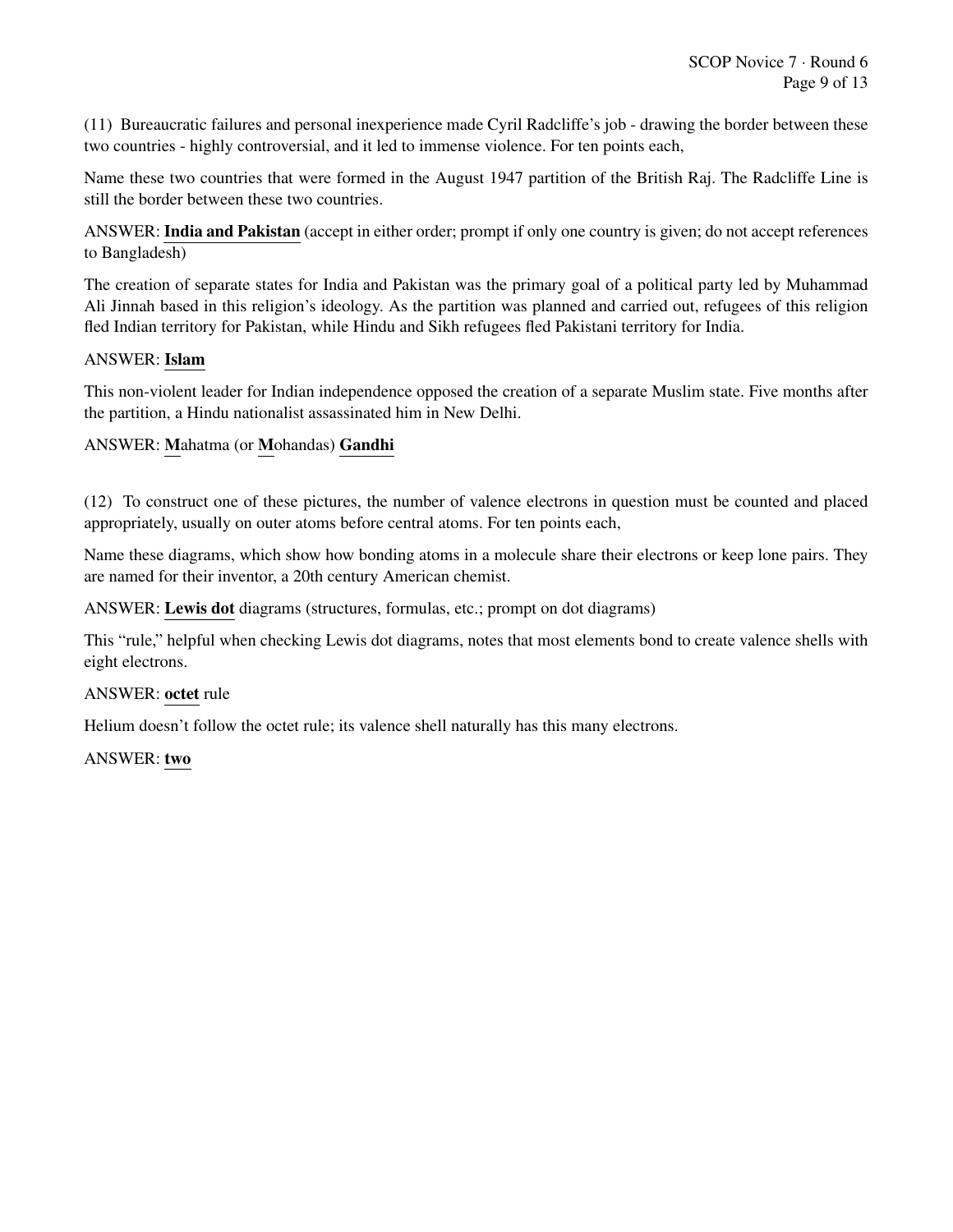(13) This leader's party suffered surprising defeats to the upstart AfD and the Social Democrats in local elections in September 2016. For ten points each,

Name this leader of the Christian Democratic Union, a former chemist who is often cited as the most powerful woman in the world.

ANSWER: Angela Merkel

Angela Merkel has served as the Chancellor of this country, the largest economy in Europe, since 2005.

## ANSWER: Germany

The AfD, or Alternative for Deutschland, formed in April 2013 in reaction to Merkel's stance on this issue. Merkel has threatened to force a member country, led by Alexis Tsipras, out of the EU over this issue. Description acceptable.

ANSWER: problems with Greece's economy (accept any general description of the bailout of Greece's economy, requiring Greek austerity measures, etc.; prompt on partial answers)

(14) After being baptized by John, Jesus went out into the desert and fasted for forty days and nights. For ten points each,

Name this figure who tried to tempt Jesus to turn stones into loaves of bread to feed himself and to jump from the top of the Temple in Jerusalem.

ANSWER: Satan (accept equivalent terms like the devil)

This modern Christian celebration lasts for the forty days leading up to the celebration of Easter. During this time, Christians fast or "give something up" in memory of Jesus's forty-day fast.

#### ANSWER: Lent

During his temptation, Jesus cited scriptures recorded while the Israelites wandered for forty years in the desert after their expulsion from Egypt. At the end of their wandering, this successor to Moses and victor at the siege of Jericho led the Israelites into the promised land of Canaan.

ANSWER: Joshua son of Nun (accept Yehoshua ben Nun; accept Yeshua ben Nun; accept Yashua ibn Nun)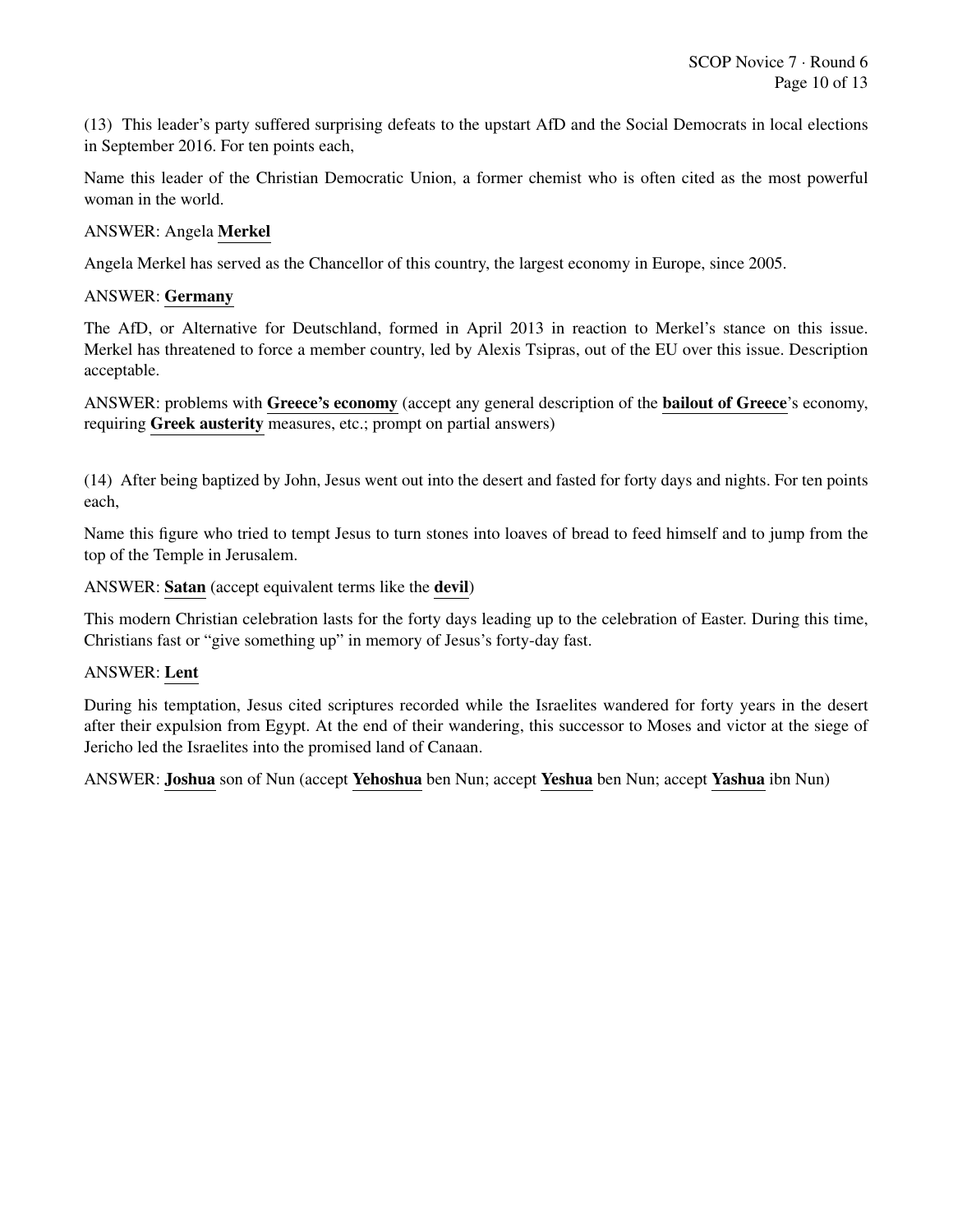(15) Like a few related operations, the definition of this operation requires that the base be a positive number. For ten points each,

Name this mathematical operation that repeats multiplication, often described in terms of "raising a number to a power."

ANSWER: exponentiation (accept word forms)

Finding the reciprocal of a number can be considered an exponentiation problem; for example, one over three is equal to three raised to this power.

## ANSWER: negative one (accept negative first power)

This operation is the inverse of exponentiation, and likewise must have a positive base. If the base of this operation is 10, it's described as "common;" if the base is *e*, this operation is "natural."

ANSWER: (common and/or natural) logarithm (accept word forms; prompt on log)

(16) After a devastating tragedy in this novel, Billy Pilgrim hears a bird saying, "poo-tee-weet?" For ten points each,

Name this work in which Billy Pilgrim is kept as a prisoner of war in an abandoned meathouse during the firebombing of Dresden, and believes that he has become "unstuck in time" and put on display in an alien Tralfamadorian zoo.

ANSWER: Slaughterhouse-Five, or The Children's Crusade: a Duty-Dance with Death

*Slaughterhouse-Five* was written by this American author of satirical novels like *Cat's Cradle* and *Breakfast of Champions*.

#### ANSWER: Kurt Vonnegut, Jr.

In this short story by Vonnegut, the title seven-foot-tall character escapes from prison after refusing to be handicapped to make him "average." He is shot by Diana Moon Glampers after he frees a ballerina and dances with her on live television in this story.

#### ANSWER: Harrison Bergeron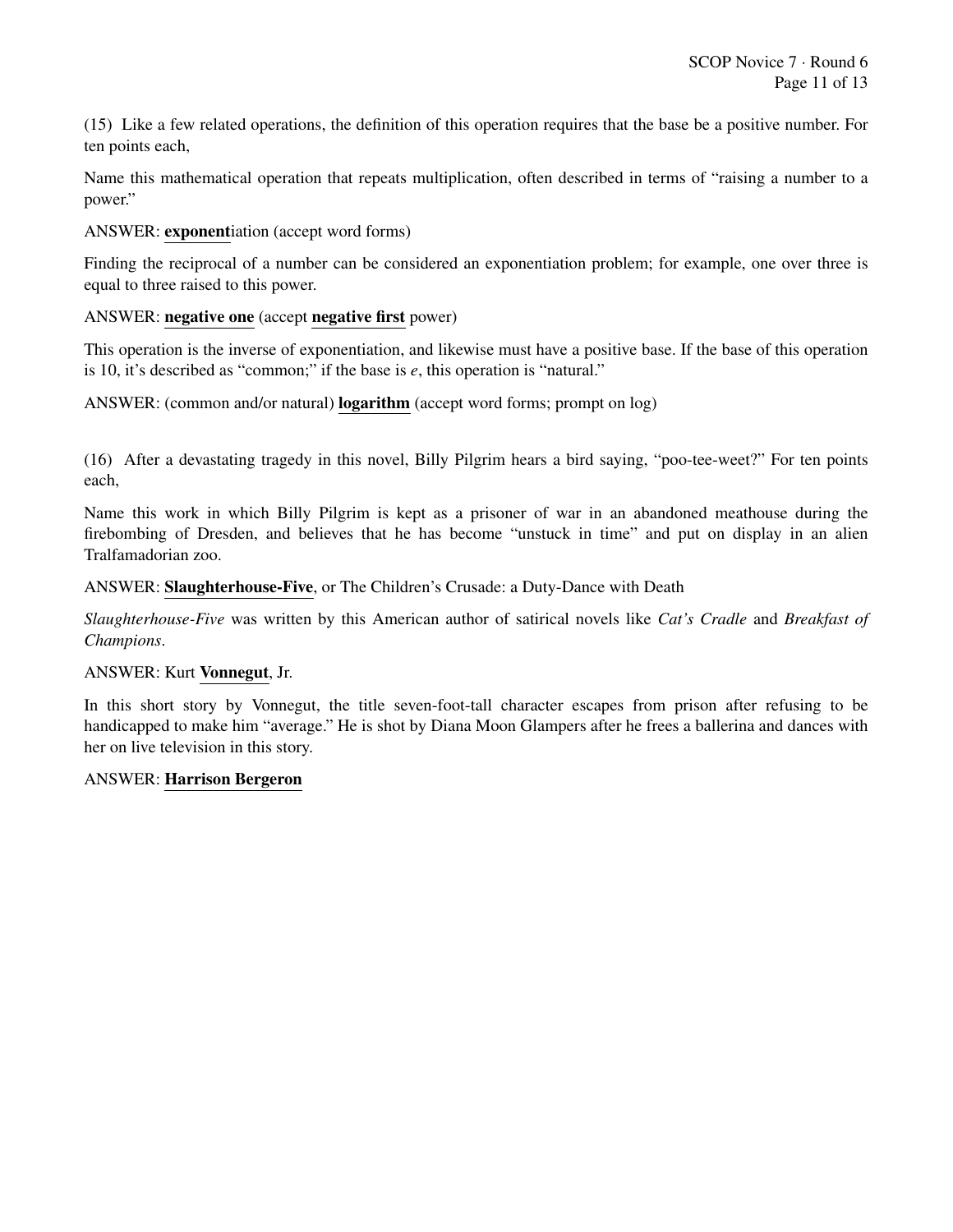(17) Vasopressin causes this organ to reabsorb more water, increasing the concentration of urine. For ten points each,

Name this pair of bean-shaped abdominal organs that filters the blood, regulates electrolyte concentrations, and produces urine.

## ANSWER: kidneys

These glands rest on top of the kidneys. They produce steroids like aldosterone and cortisol, as well as a hormone that mediates the fight or flight response.

ANSWER: adrenal glands (accept suprarenal glands; do not accept adrenaline)

These functional units of the kidneys contain a renal corpuscle and a renal tubule for filtering blood.

#### ANSWER: nephrons

(18) This daughter of Powhatan was captured and held for ransom by Samuel Argall near Jamestown. For ten points each,

Name this Native American woman who died in England in 1617, shortly after meeting King James.

#### ANSWER: Pocahontas (accept Matoaka; accept, but do *not* otherwise reveal, Rebecca Rolfe)

This colonist claimed that Pocahontas saved his life by throwing herself in front of his executioner. During Jamestown's "Starving Time," this leader ordered that "he that does not work, shall not eat."

#### ANSWER: John Smith

In 1614, a year after taking the name Rebecca, Pocahontas married this other colonist, an early tobacco farmer.

#### ANSWER: John Rolfe

(19) This material may be washed away by surface runoff or through rills or gullies. For ten points each,

Name this material that provides nutrients and supports plant roots. Depending on its components, it may be classified as clay, sand, or silt.

#### ANSWER: soil (prompt on dirt)

The two primary forces of soil erosion are water and this other natural process. This aeolian process is more erosive during dry weather.

#### ANSWER: wind (erosion)

Bare soil may be protected by installing this material, a layer of living grass. It was once a common building material, especially for roofs, and is now most commonly installed on new lawns or athletic fields.

## ANSWER: sod (accept turf)